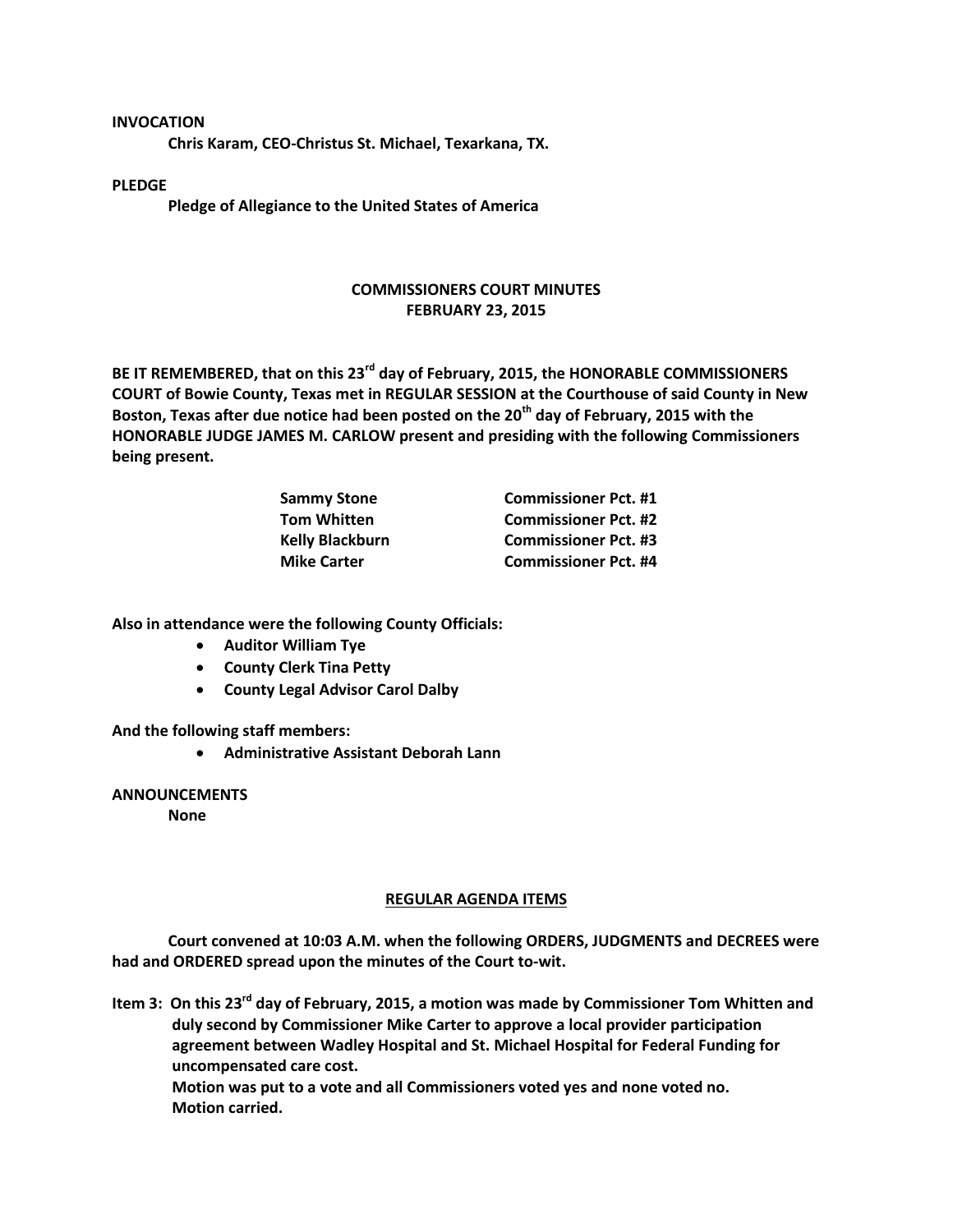**Item 4: On this 23rd day of February, 2015, a motion was made by Commissioner Sammy Stone and duly second by Commissioner Kelly Blackburn to approve the Resolution for the EXPAL USA, INC. project. Motion was put to a vote and all Commissioners voted yes and none voted no.**

**Item 1: Public Comments were made by Glenda Wilson, Maud, TX; Monica Sartin, Maud, TX; Trinity Kenward, Hooks, TX; and Marcus Caudle, Maud, TX.**

**Item 2: Judge Carlow and Commissioner Mike Carter responded to Public Comments.**

**Motion carried.**

- **Item 5: On this 23rd day of February, 2015, a motion was made by Commissioner Kelly Blackburn and duly second by Commissioner Sammy Stone to approve the inmate housing contract between Arkansas Department of Corrections and Bowie County. Motion was put to a vote and all Commissioners voted yes and none voted no. Motion carried.**
- **Item 6: On this 23rd day of February, 2015, a motion was made by Commissioner Mike Carter and duly second by Commissioner Tom Whitten to approve the 2015-2016 CSCD Specialized DV Caseload Grant Application Resolution. Motion was put to a vote and all Commissioners voted yes and none voted no. Motion carried.**
- **Item 7: On this 23rd day of February, 2015, a motion was made by Commissioner Kelly Blackburn and duly second by Commissioner Kelly Blackburn to approve the 2015-2016 Drug Court Grant Resolution. Motion was put to a vote and all Commissioners voted yes and none voted no. Motion carried.**
- **Item 8: On this 23rd day of February, 2015, a motion was made by Commissioner Tom Whitten and duly second by Commissioner Sammy Stone to accept the Racial Profiling Report from the Sheriff's Office. Motion was put to a vote and all Commissioners voted yes and none voted no. Motion carried.**
- **Item 9: On this 23rd day of February, 2015, a motion was made by Commissioner Sammy Stone and duly second by Commissioner Kelly Blackburn to appoint Commissioner Tom Whitten, Greg Starr, Jeff Luckett and Gabe Tarr (Chairman), to the Computer Advisory Committee. Motion was put to a vote and all Commissioners voted yes and none voted no. Motion carried.**

**Item 10: On this 23rd day of February, 2015, there were no budget amendments (line item transfers).**

**Item 11: On this 23rd day of February, 2015, a motion was made by Commissioner Kelly Blackburn and duly second by Commissioner Tom Whitten to pay the bills. Motion was put to a vote and all Commissioners voted yes and none voted no. Motion carried.**